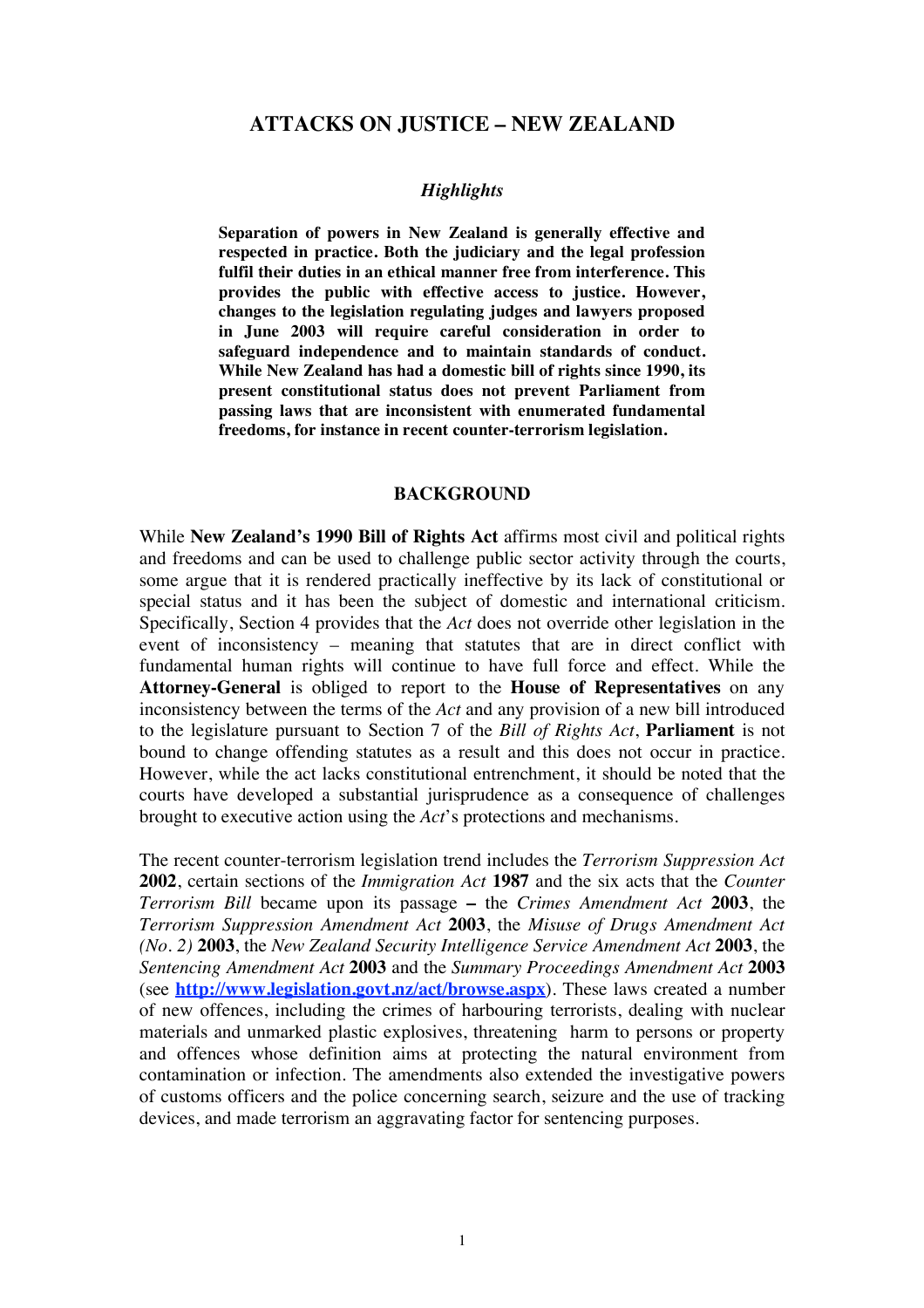## **JUDICIARY**

### **New Supreme Court**

In **2003**, New Zealand established its own **court of final appeal** by enacting the **Supreme** Act **Court Court** (http://www.legislation.govt.nz/act/public/2003/0053/latest/DLM214028.html). The **Supreme Court** was due to begin proceedings in **July 2004**, replacing the previous right of appeal to the **Judicial Committee of the Privy Council**, based in London. The purpose of this restructuring of the appellate system, according to the **April 2002** "Report of the Advisory Group to the Attorney-General and Associate Minister of Justice" (http://www.crownlaw.govt.nz/artman/docs/cat\_index\_6.asp), was to improve accessibility to New Zealand's highest court, to increase the range of matters it considers and to improve the understanding of local conditions by judges on its bench.

Appeals to the **Supreme Court** will be by special leave, determined in accordance with the criteria set out in section 13 of the act, which provides that in order to grant leave, the court must determine that it is necessary in the interests of justice for the court to hear and determine the proposed appeal. Leave will be granted where the appeal involves a matter of general or public importance, where a substantial miscarriage of justice may have occurred or may occur unless the appeal is heard, or where the appeal concerns a matter of general commercial significance. A significant issue relating to the *Treaty of Waitangi*, the 1840 treaty of cession between the British government and Maori leaders, is deemed to be a matter of general or public importance.

### **Reform proposals for court and tribunal systems**

In **March 2004**, the **New Zealand Law Reform Commission** released Report 85, "Delivering Justice For All – A Vision for New Zealand Courts and Tribunals" (http://www.lawcom.govt.nz/). The report recommends a number of reforms relating to the existing system of courts and tribunals. One of the report's proposals is that tribunals should be integrated into a principled and coherent system, and that future tribunals should be set up in accordance with this structure. Further, as certain tribunals share offices with and are funded by the government departments that are directly affected by their decisions, the commission recommended that the **Ministry of Justice** should administer all tribunals to ensure that they are truly independent.

The most significant of the court system reforms proposed by the commission is the introduction of a new general court, the **Community Court**, to deal with the high volume of less serious civil and criminal cases currently managed by **District Courts**. The existing **Disputes Tribunal** and **Tenancy Tribunal** would no longer operate independently, but would become divisions of the Community Court.

The Government's response to the report indicates that the major proposals will be considered as part of a baseline review of the funding for courts (see www.justice.govt.nz/pubs/reports/2004/delivering-justice-for-all/index.html).

## **Judicial conduct**

The *Judicial Matters Bill* was passed by Parliament on **14 May 2004** (**http://www.legislation.govt.nz/act/browse.aspx**). It codifies procedures for the investigation of grievances concerning the conduct of judges and establishes an office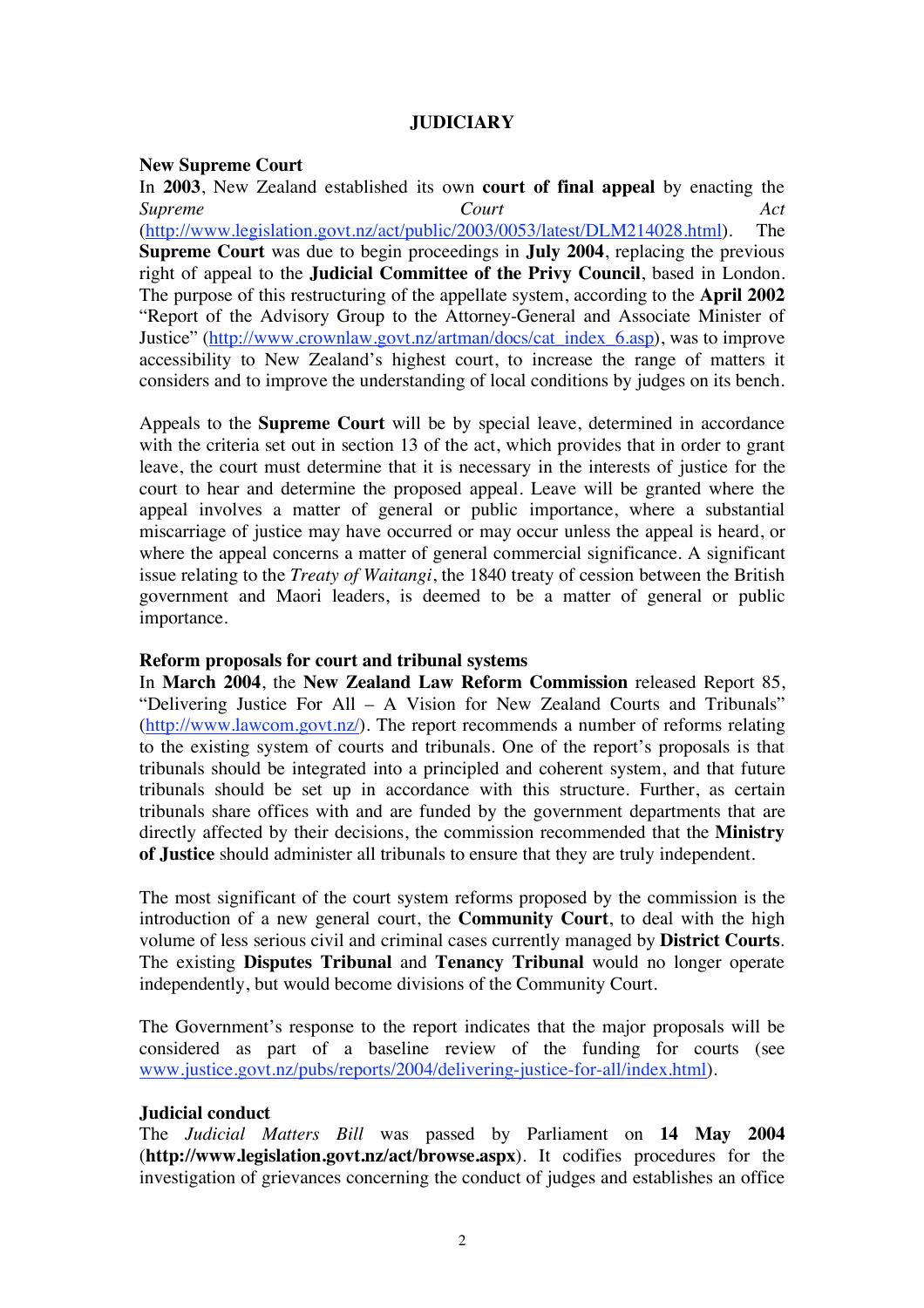of **Judicial Conduct Commissioner**, who will manage the complaints process. The law also protects judicial independence by expressly preserving the immunity of all judges from suit in the exercise of their professional duties.

Complaints concerning less serious matters may be dealt with by the judge in charge of the relevant court. However, where the commissioner takes the view that a complaint warrants a full inquiry, he/she will recommend that the Attorney/General convene a **Judicial Conduct Panel** – comprised of a lay person, a sitting judge and a retired judge – to conduct an investigation. The panel's hearings shall be public, unless it is in the public interest for them to be closed. Upon concluding its inquiry, the panel must advise the Attorney-General whether the matter justifies considering the removal of the judge from office in accordance with the provisions of the *Constitution*. It is required to give reasons for its decision and its findings are subject to judicial review. The panel is also free to investigate matters that come to its attention during the course of the inquiry.

The New Zealand government and international organizations believe that creating an independent commissioner's office will enhance public perception of judicial accountability. However, the bill was vigorously opposed by the legal profession. In its **November 2003** "Submissions on the Judicial Matters Bill" (http://www.nzlawsoc.org.nz/hmsubmissions.asp), the **New Zealand Law Society** argued that the relatively small number of complaints made about judges did not warrant the introduction of a statutory disciplinary process. Further, the society contended that the system posed a serious threat to independence by placing a statutory officer in a superior position to judges and empowering him/her to investigate and recommend their suspension or removal in serious cases – a state of affairs that conflicts with the pre-requisites for an independent judiciary set out in Principle 2 of the *UN Basic Principles on the Independence of the Judiciary*  (http://www.unhchr.ch/html/menu3/b/h\_comp50.htm).

In addition, while the *Judicial Matters Act* affords due process rights to judges under inquiry, it does not provide for the initial investigation to be conducted confidentially in accordance with Principle 17 of the *UN Basic Principles on the Independence of the Judiciary* (http://www.unhchr.ch/html/menu3/b/h\_comp50.htm).

# **Judicial appointment**

Ongoing reforms to the system of judicial appointments to the High Court and Court of Appeal, begun in **1999**, have resulted in a more transparent and consultative process. Prospective candidates are now sought through the regular publication of advertisements and by approaching a wide range of legal and community groups for formal nominations in order to create an extensive list. The 1999 booklet "High Court Judges' Appointments", published by the Ministry of Justice, sets out the criteria under which applicants for judicial appointment are assessed. These are legal ability, qualities of character, personal technical skills and "reflection of society", described in the booklet as "the quality of being a person who is aware of, and sensitive to, the diversity of modern New Zealand society".

The listing process was initially managed by the **Judicial Appointment Unit** of the Ministry of Justice. However, following investigations into various aspects of judicial administration during 2002, the government decided in **March 2003** to establish a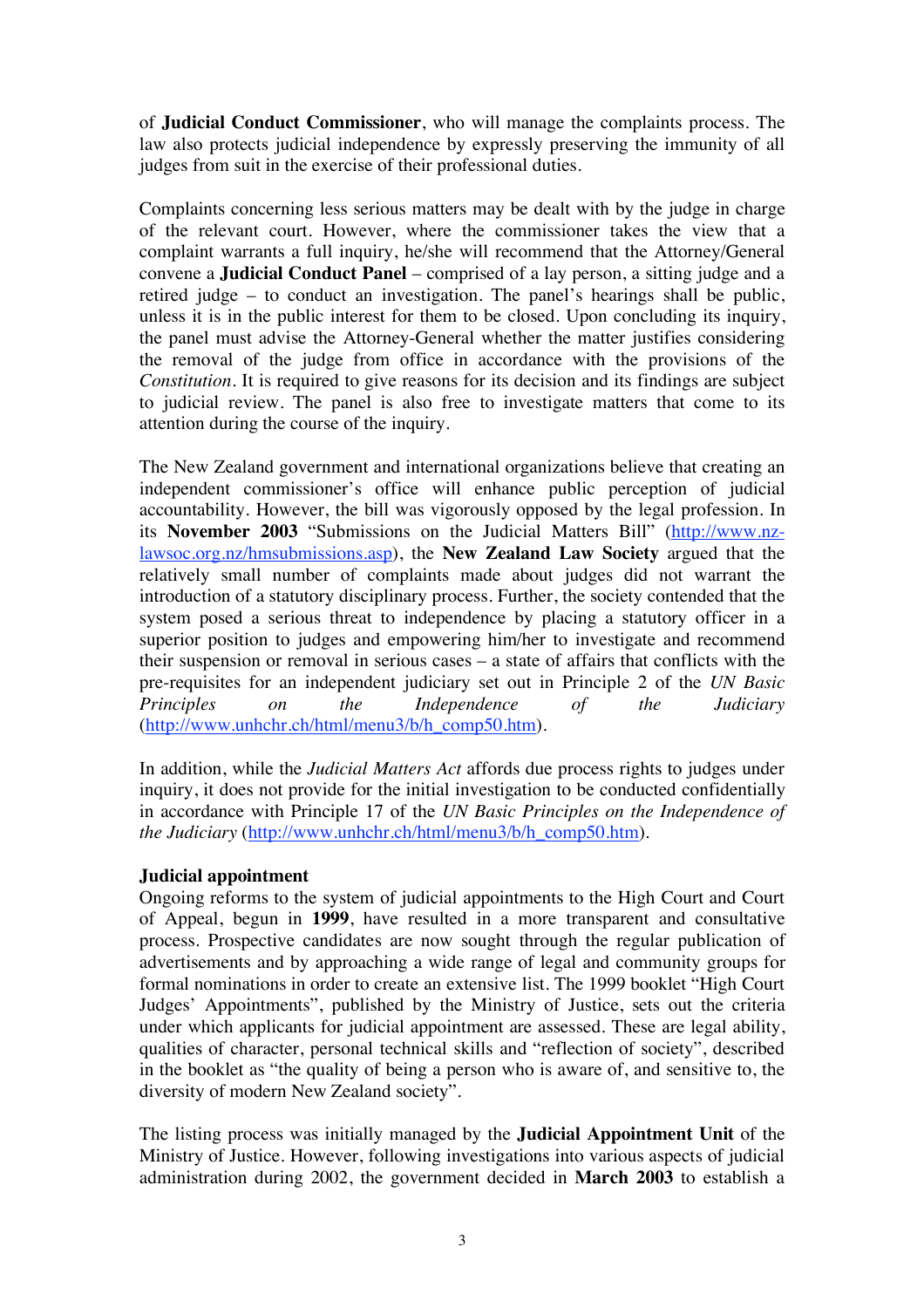new **Judicial Appointments and Liaison Office** (JALO), located in the Crown Law Office under the overall responsibility of the Solicitor-General, to have responsibility for administrative matters concerning the appointment of all judicial officers, with the exception of the Chief Justice and members of the Maori Land Court. JALO was expected to start operations in **mid-2004**.

While the appointments system is intended to be broad-based and inclusive, the bench is still criticized for failing to reflect the composition of society. In the course of establishing a domestic court of last resort (the Supreme Court) in 2002, it was proposed by the **Attorney-General's Advisory Committee** (http://www.crownlaw.govt.nz/artman/docs/cat\_index\_6.asp) that a convention should be established requiring that at least one member of the **Supreme Court** be well versed in Maori customary law, given the constitutional importance of the *Treaty of Waitangi*, and that the Maori people be included in the consultative process for appointments.

# **LEGAL PROFESSION**

# **Lawyers and Conveyancers Bill**

The current legislation regulating the legal profession in New Zealand is the *Law Practitioners Act* **1982** (LPA) (http://www.legislation.govt.nz/act/public/1982/0123/latest/DLM62320.html?search= qs\_act\_Law+Practitioners&p=2&sr=1). However, on **24 June 2003** the *Lawyers and Conveyancers Bill* (LCB) (http://www.nz-lawsoc.org.nz/lawyersconveyancers.asp) was introduced to Parliament. The *LCB* proposes that only limited areas of work be reserved to lawyers and creates a new occupation of licensed conveyancers (nonlawyers who may conduct land transactions). In its **2003** submissions to government concerning the draft law, the legal profession expressed concern regarding the level of qualification and regulation required for licensed conveyancers and the possibility of public confusion.

The *LCB* also proposes amendments to the complaints handling system, including the introduction of an office of **Legal Complaints Review Officer** (LCRO), appointed by the Minister for Justice. The LCRO will promote the resolution of complaints made by members of the public against legal practitioners and conveyancers, using mediation and conciliation. This intervention will take place before the start of traditional disciplinary proceedings. The LCRO will also be empowered to lay charges, which will be heard by a new tribunal established to adjudicate on complaints against both lawyers and conveyancers.

The 2004 *Judicial Matters Bill***,** which codifies procedures for the investigation of grievances concerning the conduct of judges and establishes an office of **Judicial Conduct Commissioner**, was vigorously opposed by the legal profession, in particular in the **New Zealand Law Society**'s November 2003 submission (see above, under Judiciary, Judicial conduct).

# **ACCESS TO JUSTICE**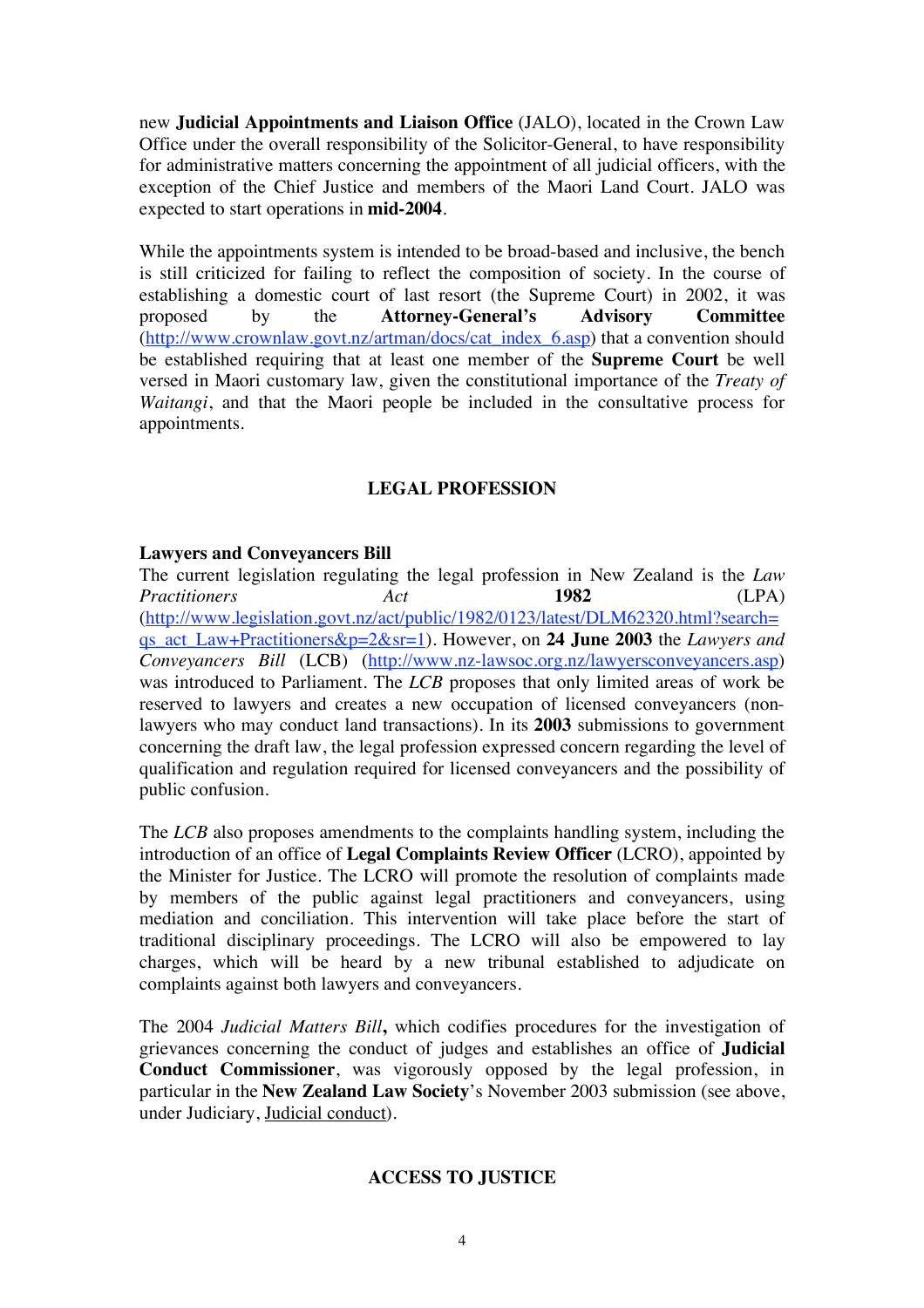### **Preventive detention**

Pursuant to sections 87 – 90 of the *Sentencing Act* **2002**  (http://www.legislation.govt.nz/act/public/2002/0009/latest/DLM135342.html), New Zealand has established a scheme of preventive detention, whose purpose is to protect the community from those who pose a significant and ongoing risk to its safety. It applies to persons over the age of 18 years who have been convicted of certain violent or sexual offences after being afforded full rights of fair trial and appeal and results in a sentence of indefinite detention for the purpose of community protection. A minimum period of imprisonment must be ordered, which may be no less than five years. The detention is subject to compulsory annual review by an independent **Parole Board** after a minimum period of five years has expired. Decisions of the Parole Board are subject to judicial review (see below, under Cases).

#### **Counter-terrorist measures**

The new *Terrorism Suppression Act* **2002**  (http://www.legislation.govt.nz/act/public/2002/0034/latest/DLM151491.html) applies to children as well as adults, and permits the detention of children from the age of 17 years (being the age when the youth justice jurisdiction ceases to apply in New Zealand). The **Advisory Council of Jurists**, a group of eminent jurists in the Asia-Pacific region, has observed that this is in breach of the "best interests of the child" principle expressed in Article 3(1) of the *UN Convention on the Rights of the Child* (http://www.unhchr.ch/html/menu2/6/crc/treaties/crc.htm). Some claim that it is also in conflict with section 25(i) of the *New Zealand Bill of Rights Act* **1990**, which protects "(t)he right, in the case of a child, to be dealt with in a manner that takes account of the child's age" as one of the minimum standards of criminal procedure.

The *Immigration Act* 1987 (http://www.legislation.govt.nz/act/public/1987/0074/latest/DLM108018.html), an existing nationality security provision, has also enjoyed a revival in the "war against terror". Part IV sets out a procedure whereby the **New Zealand Security Intelligence Service** (SIS) may provide a security risk certificate to the **Minister of Immigration** in relation to a person seeking entry to New Zealand. The effect of the certificate is to suspend any immigration proceedings before a tribunal or court and to permit detention of the person as a consequence of security concerns. Although the person will be entitled to legal representation, he/she is not entitled to be told the reasons for the detention. This provision has the potential to be used as a means for detaining persons who are suspected of terrorist activity, even where there is no proof of wrongdoing (see below, under Cases).

## **Legal aid**

Legal aid is available to eligible persons who require legal advice before the start of proceedings, even where litigation may not ultimately occur: in the **February 2004** case of *Legal Services Agency v New Zealand Law Society & Anor*, a full bench of the High Court held that civil legal aid may be granted in cases where proceedings have not yet been issued.

In addition to the national legal aid regime, the **Legal Services Agency** also administers the **Police Detention Legal Assistance Scheme** (http://www.lsa.govt.nz/03pdla.php), which gives practical effect to the right of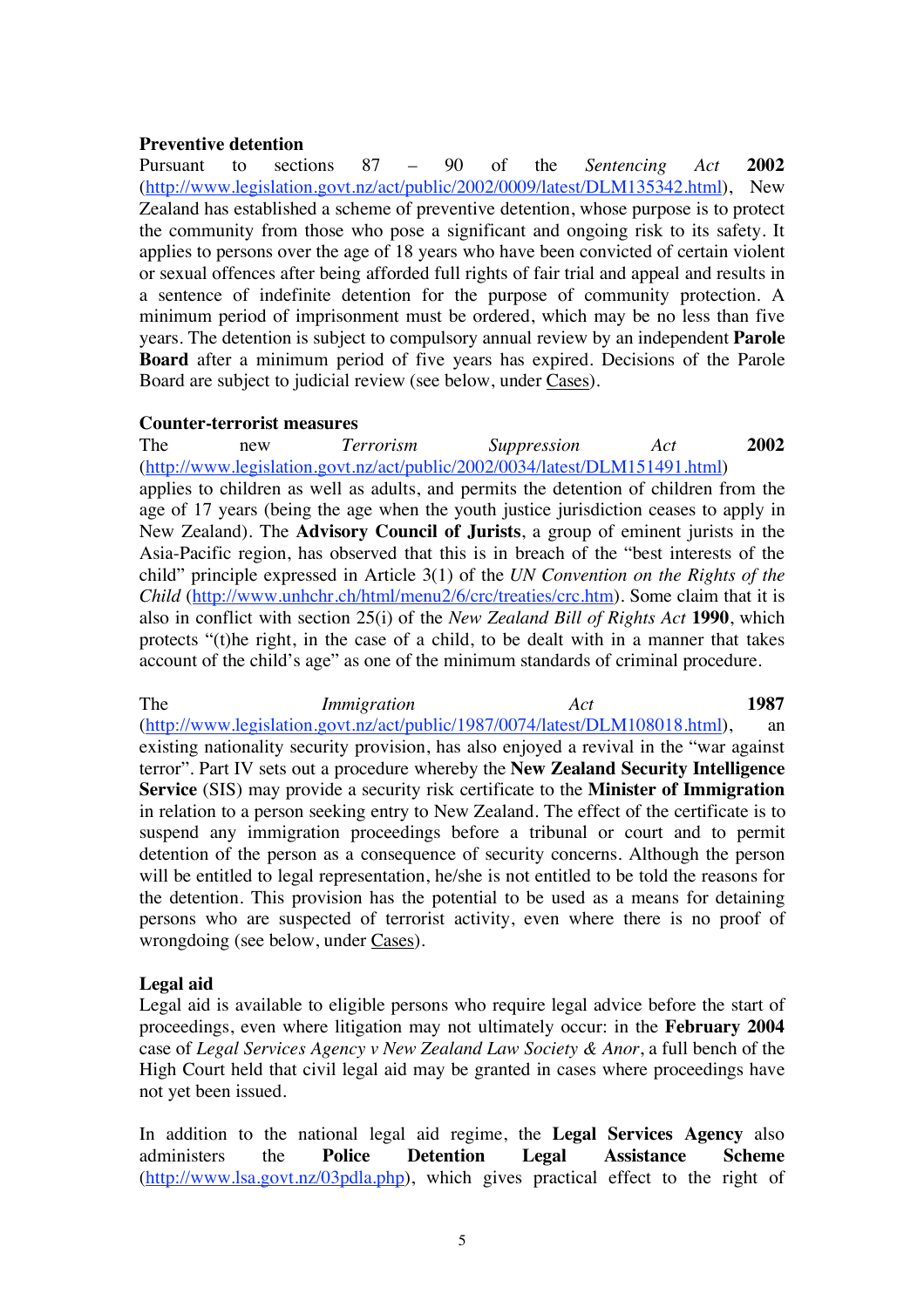persons who are arrested or held for questioning by the police to contact a lawyer and receive free and private legal advice. Police stations hold a list of lawyers who have agreed to participate in the scheme and to represent those who are arrested or detained on legal aid fee scales, funded by the government.

At present, the police are not specifically obliged to inform detainees of the existence of the scheme until the detainee indicates that he or she would like to contact a lawyer but cannot afford one. This assumes a level of public awareness of the scheme which does not exist in reality, and the **Law Commission** in its **March 2004** report (http://www.lawcom.govt.nz/) recommended that the police be placed under a duty to inform detainees of the existence and availability of the scheme when they advise detainees of their rights. In response, the Government has directed the **Ministry of Justice** to lead a working group on this issue.

A pilot **Public Defence Service scheme**, managed by the **Legal Services Agency**, began operations in **May 2004** in the Auckland and Manukau areas of New Zealand (http://www.lsa.govt.nz/). The aim of the scheme is to enhance the quality of legal aid representation provided in criminal proceedings by employing salaried lawyers, who will work alongside private lawyers in accepting cases.

### **Cases**

## **Preventive Detention**

The **United Nations Human Rights Committee** considered the preventive detention scheme in *Rameka et al v New Zealand* in **December 2003** (http://www.unhchr.ch/tbs/doc.nsf/(Symbol)/3a7e5f10cc6b9198c1256dff00370378?O pendocument). The authors of the communication claimed that the preventive detention regime was in violation of the *International Covenant on Civil and Political Rights* (ICCPR) (http://www.unhchr.ch/html/menu3/b/a\_ccpr.htm). Specific reference was made to the prohibition on torture or cruel, inhuman or degrading punishment in Article 7 of the *ICCPR*, the due process rights and right to liberty in Articles 9(1), 9(4) and 10(1) and the presumption of innocence in Article 14(2). Article 10(3), which stipulates that the prison system should treat prisoners with the aim of their reformation and social rehabilitation, was also relied upon.

A majority of the committee held that the scheme was not of itself inconsistent with the *ICCPR* (http://www.unhchr.ch/html/menu3/b/a\_ccpr.htm) as there were compelling reasons for the detention and adequate provisions for regular review of the detention by an independent body. However, individual opinions were issued by nine members of the committee, five of whom criticized the preventive detention scheme on the basis that it was arbitrary. For these members, the idea of detaining an offender on the basis of "potential dangerousness" was inherently unsound, regardless of the extent of the administrative checks and balances in place. The scheme represented an illegitimate means for New Zealand to avoid its obligations to afford due process and a fair trial under Articles 14 and 15 of the *ICCPR*. One of the dissenting members, **Rajsoomer Lallah**, also expressed concern about the effectively administrative nature of the review of the detention by the Parole Board, notwithstanding the existence of a right to judicial review.

## **Security risk certificate procedure**

In early **2004**, the **New Zealand Section of the International Commission of**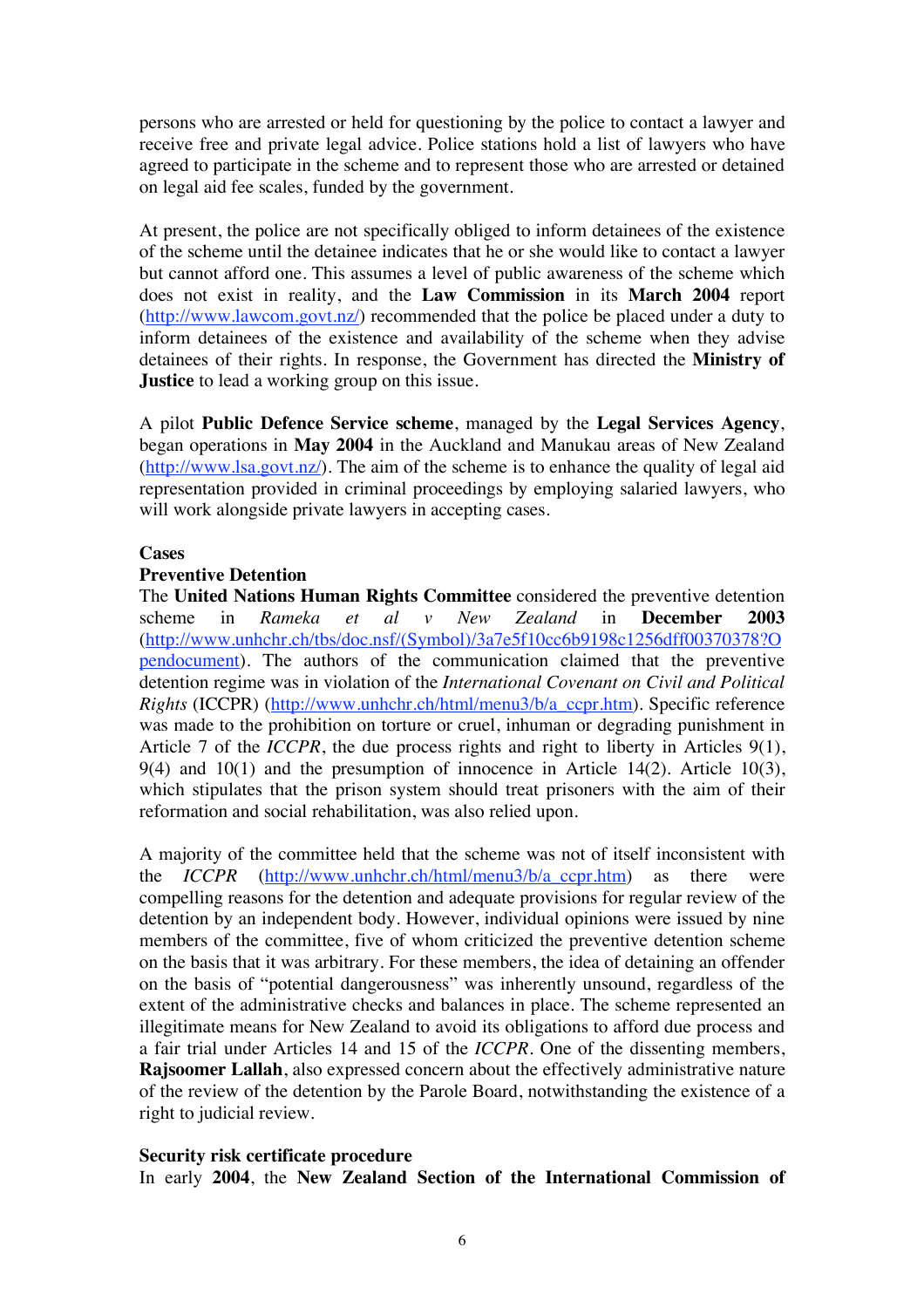**Jurists** (ICJ) observed the trial of **Ahmed Zaoui**, a former parliamentarian and Algerian national seeking refugee status in New Zealand. Mr Zaoui had been detained without trial in New Zealand since **4 December 2002**. The proceedings concerned the relationship between Part IV A of the *Immigration Act* **1987** and the decisions made by the **New Zealand Refugee Status Appeals Authority** (RSAA), an independent body exercising judicial power (http://www.nzrefugeeappeals.govt.nz/Pages/Ref\_Home.aspx).

Mr Zaoui was initially detained by the New Zealand immigration authorities upon arrival so that his identity and immigration status could be assessed. However, the *security risk certificate procedure* was then invoked against him by way of a certificate issued to the Minister for Immigration on **20 March 2003**. While the RSAA made a finding on 1 **August 2003** that Mr Zaoui was entitled to remain in New Zealand, his detention was continued. The national government has defended Mr Zaoui's continued detention on the basis that Part IV of the *Immigration Act* 1987 is capable of overriding a decision of the RSAA, even though the legislation is in fact silent on the issue.

Mr Zaoui applied unsuccessfully to the **High Court** to be released from the Auckland Remand Prison, where he is currently held. In rendering his **July 2004** decision, the judge accepted that the detrimental effect of detention on asylum seekers suggested that, for humane reasons, Mr Zaoui should be moved to a facility other than a prison. However, in the absence of any other form of state-operated secure accommodation, the judge held that he could not order Mr Zaoui's release, remarking that it was for **Parliament** to decide whether a purpose-built facility should be constructed for persons held under the *security risk certificate procedure*. The judge was not satisfied that the form of detention constituted a breach of Mr Zaoui's rights. In **May 2004**, the **United Nations Committee Against Torture** condemned Mr Zaoui's continued detention, warning the New Zealand government that, in its view, "over-prolonged solitary confinement of asylum seekers may amount to cruel, inhuman and degrading treatment".

In **September 2004**, the New Zealand **Court of Appeal** held Mr Zaoui's imprisonment pursuant to the *security risk certificate procedure* to be lawful and concluded that he should not be granted bail. This decision has been appealed to New Zealand's **High Court** and was heard in **November 2004** as only the second case before the country's new court of last resort. The court reserved its decision, in what **Chief Justice Dame Sian Elias** referred to as "a difficult and important case".

The use of executive powers to override the decision of the RSAA, a competent authority wielding judicial power, represents a fundamental breach of the doctrine of separation of powers. This is contrary to Principle 4 of the *UN Basic Principles on the Independence of the Judiciary* (http://www.unhchr.ch/html/menu3/b/h\_comp50.htm), which states that "(t)here shall not be any inappropriate or unwarranted interference with the judicial process, nor shall judicial decisions by the courts be subject to revision". The situation is exacerbated by the fact that the case involves the arbitrary deprivation of liberty.